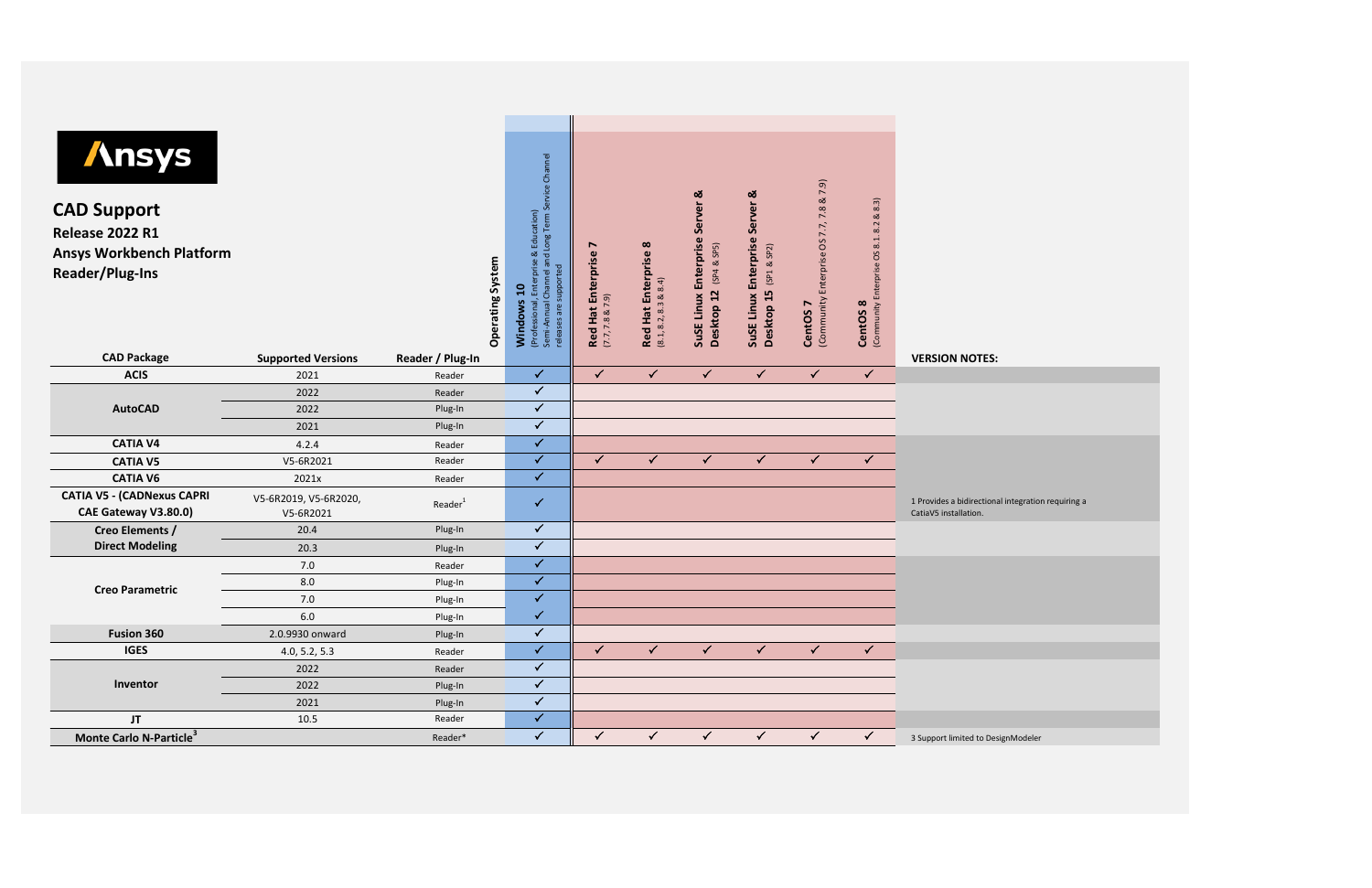| 4 Support limited to Professional & Enterprise versions |
|---------------------------------------------------------|
| 4 Support limited to Professional & Enterprise versions |
| 4 Support limited to Professional & Enterprise versions |
| 4 Support limited to Professional & Enterprise versions |
|                                                         |
|                                                         |
|                                                         |
|                                                         |
|                                                         |
|                                                         |
|                                                         |
|                                                         |
| 5 Validated by external third party                     |
|                                                         |
|                                                         |
|                                                         |
| 6 Not supported for ICEM-CFD                            |
|                                                         |
|                                                         |

|                         |                     |          | Operating System | (Professional. Enterprise & Education)<br>Semi-Annual Channel and Long Term Service Channel<br>releases are supported<br>Windows 10 | Red Hat Enterprise 7<br>(7.7, 7.8 & 7.9) | Red Hat Enterprise 8<br>(8.1, 8.2, 8.3 & 8.4) | SuSE Linux Enterprise Server &<br>Desktop 12 (SP4 & SP5) | ಡ<br>SuSE Linux Enterprise Server<br>Desktop 15 (SP1 & SP2) | & 7.9)<br>7.8<br>(Community Enterprise OS 7.7,<br>CentOS <sub>7</sub> | 8.3)<br>$\infty$<br>8.2<br>OS 8.1,<br>(Community Enterprise<br>CentOS <sub>8</sub> |                                     |
|-------------------------|---------------------|----------|------------------|-------------------------------------------------------------------------------------------------------------------------------------|------------------------------------------|-----------------------------------------------|----------------------------------------------------------|-------------------------------------------------------------|-----------------------------------------------------------------------|------------------------------------------------------------------------------------|-------------------------------------|
|                         | 1980                | Reader   |                  | $\checkmark$                                                                                                                        |                                          |                                               |                                                          |                                                             |                                                                       |                                                                                    |                                     |
|                         | 2007                | Plug-In  |                  | $\overline{\checkmark}^4$                                                                                                           |                                          |                                               |                                                          |                                                             |                                                                       |                                                                                    | 4 Support limited to Professional & |
| <b>NX</b>               | 1980                | Plug-In  |                  | $\overline{\sqrt{4}}$                                                                                                               |                                          |                                               |                                                          |                                                             |                                                                       |                                                                                    | 4 Support limited to Professional & |
|                         | 1953                | Plug-In  |                  | $\overline{\checkmark}^4$                                                                                                           |                                          |                                               |                                                          |                                                             |                                                                       |                                                                                    | 4 Support limited to Professional & |
|                         | 1926                | Plug-In  |                  | $\overline{\sqrt{4}}$                                                                                                               |                                          |                                               |                                                          |                                                             |                                                                       |                                                                                    | 4 Support limited to Professional & |
| Parasolid               | 33.0                | Reader   |                  | $\checkmark$                                                                                                                        | $\checkmark$                             | $\checkmark$                                  | $\checkmark$                                             | $\checkmark$                                                | $\checkmark$                                                          | $\checkmark$                                                                       |                                     |
| Revit                   | 2021.0              | Reader   |                  | $\overline{\checkmark}$                                                                                                             |                                          |                                               |                                                          |                                                             |                                                                       |                                                                                    |                                     |
| Rhinoceros              | $\overline{7}$      | Reader   |                  | $\checkmark$                                                                                                                        |                                          |                                               |                                                          |                                                             |                                                                       |                                                                                    |                                     |
| SketchUp                | V2020               | Reader   |                  | $\checkmark$                                                                                                                        |                                          |                                               |                                                          |                                                             |                                                                       |                                                                                    |                                     |
|                         | 2021                | Reader   |                  | $\checkmark$                                                                                                                        |                                          |                                               |                                                          |                                                             |                                                                       |                                                                                    |                                     |
| <b>Solid Edge</b>       | 2021                | Plug-In  |                  | $\checkmark$                                                                                                                        |                                          |                                               |                                                          |                                                             |                                                                       |                                                                                    |                                     |
|                         | 2020                | Plug-In  |                  | $\overline{\checkmark}$                                                                                                             |                                          |                                               |                                                          |                                                             |                                                                       |                                                                                    |                                     |
|                         | 2021                | Reader   |                  | $\checkmark$                                                                                                                        |                                          |                                               |                                                          |                                                             |                                                                       |                                                                                    |                                     |
|                         | 2022 5              | Plug-In  |                  | $\checkmark$                                                                                                                        |                                          |                                               |                                                          |                                                             |                                                                       |                                                                                    | 5 Validated by external third party |
| <b>SOLIDWORKS</b>       | $2021$ <sup>5</sup> | Plug-In  |                  | $\checkmark$                                                                                                                        |                                          |                                               |                                                          |                                                             |                                                                       |                                                                                    |                                     |
|                         | 2020 5              | Plug-In  |                  | $\checkmark$                                                                                                                        |                                          |                                               |                                                          |                                                             |                                                                       |                                                                                    |                                     |
|                         | 2019 5              | Plug-In  |                  | $\checkmark$                                                                                                                        |                                          |                                               |                                                          |                                                             |                                                                       |                                                                                    |                                     |
| SpaceClaim <sup>6</sup> | 2020                | Plug-In* |                  | $\checkmark$                                                                                                                        |                                          |                                               |                                                          |                                                             |                                                                       |                                                                                    | 6 Not supported for ICEM-CFD        |
| <b>STEP</b>             | AP203, AP214, AP242 | Reader   |                  | $\checkmark$                                                                                                                        | $\checkmark$                             | $\checkmark$                                  | $\checkmark$                                             | $\checkmark$                                                | $\checkmark$                                                          | $\checkmark$                                                                       |                                     |
|                         |                     |          |                  |                                                                                                                                     |                                          |                                               |                                                          |                                                             |                                                                       |                                                                                    |                                     |

**Reader / Plug-In Footnotes:**

\* Excludes support using Workbench Readers for ICEM-CFD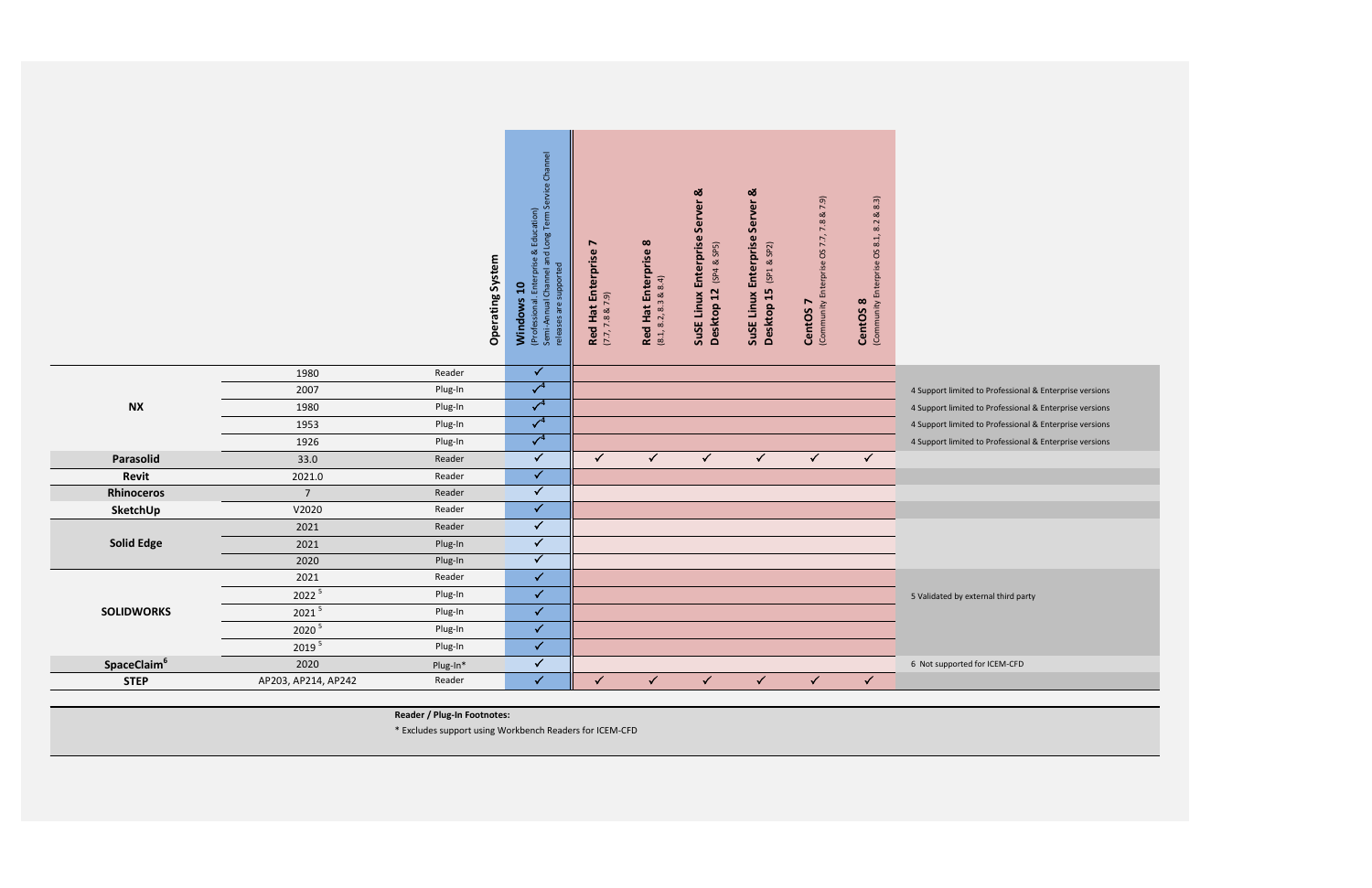| <b>Ansys</b><br><b>CAD Support</b><br><b>Release 2022 R1</b><br><b>Ansys ICEM CFD</b><br><b>Direct Interface Support</b> |                           |        | System<br>Operating | rvice Channel<br>့မ်<br>Education)<br>d Long Term<br>∝<br>ise<br>an<br>supported<br>Ξ<br>Channel<br>Enter<br>$\mathbf{a}$<br>Windows<br>Semi-Annual<br>(Professiona<br>releases are | ↖<br>Enterprise<br>$(7.7, 7.8$ & $7.9)$<br><b>Red Hat</b> | Enterprise 8<br>$(8.1, 8.2, 8.3 \& 8.4)$<br><b>Red Hat</b> | Server <sub>&amp;</sub><br>Enterprise<br>SP5)<br>ಷ<br>(SP4)<br>12<br>SuSE Linux<br>Desktop | ఱ<br>Server<br>Enterprise<br>(SP1 & SP2)<br>Desktop 15<br>SuSE Linux | 7.9)<br>ಡ<br>7.8<br>7.7,<br><b>SO</b><br>Enterprise<br>(Community<br>CentOS <sub>7</sub> | 8.3)<br>$\infty$<br>8.2<br>8.1,<br>(Community Enterprise OS<br>CentOS <sub>8</sub> |                       |
|--------------------------------------------------------------------------------------------------------------------------|---------------------------|--------|---------------------|-------------------------------------------------------------------------------------------------------------------------------------------------------------------------------------|-----------------------------------------------------------|------------------------------------------------------------|--------------------------------------------------------------------------------------------|----------------------------------------------------------------------|------------------------------------------------------------------------------------------|------------------------------------------------------------------------------------|-----------------------|
| <b>CAD Package</b>                                                                                                       | <b>Supported Versions</b> | Reader |                     |                                                                                                                                                                                     |                                                           |                                                            |                                                                                            |                                                                      |                                                                                          |                                                                                    | <b>VERSION NOTES:</b> |
| <b>ACIS</b>                                                                                                              | 2020                      | Reader |                     |                                                                                                                                                                                     | $\checkmark$                                              | $\checkmark$                                               | $\checkmark$                                                                               | $\checkmark$                                                         | $\checkmark$                                                                             | $\checkmark$                                                                       |                       |
| <b>CATIA V4</b>                                                                                                          | 4.2.4                     | Reader |                     | $\checkmark$                                                                                                                                                                        | $\checkmark$                                              | $\checkmark$                                               | $\checkmark$                                                                               | $\checkmark$                                                         | $\checkmark$                                                                             | $\checkmark$                                                                       |                       |
|                                                                                                                          |                           |        |                     |                                                                                                                                                                                     |                                                           |                                                            |                                                                                            |                                                                      |                                                                                          |                                                                                    |                       |
| <b>DWG</b>                                                                                                               |                           | Reader |                     | $\surd\phantom{0}^1$                                                                                                                                                                | $\checkmark$                                              | $\checkmark$                                               | $\checkmark$                                                                               | $\checkmark$                                                         | $\checkmark$                                                                             | $\checkmark$                                                                       |                       |
| <b>GEMS</b>                                                                                                              |                           | Reader |                     | ✓                                                                                                                                                                                   | $\checkmark$                                              | $\checkmark$                                               | $\checkmark$                                                                               | $\checkmark$                                                         | $\checkmark$                                                                             | $\checkmark$                                                                       |                       |
| IDI                                                                                                                      | MS 8/9                    | Reader |                     | $\checkmark^1$                                                                                                                                                                      |                                                           |                                                            |                                                                                            | $\checkmark$                                                         |                                                                                          |                                                                                    |                       |
| <b>IGES</b>                                                                                                              | 4.0, 5.2, 5.3             | Reader |                     | $\surd\phantom{0}^1$                                                                                                                                                                | $\checkmark$                                              | $\checkmark$                                               | $\checkmark$                                                                               | $\checkmark$                                                         | $\checkmark$                                                                             | $\checkmark$                                                                       |                       |
| Parasolid                                                                                                                | 33.0                      | Reader |                     | $\checkmark^1$                                                                                                                                                                      | $\checkmark$                                              | $\checkmark$                                               | $\checkmark$                                                                               | $\checkmark$                                                         | $\checkmark$                                                                             | $\checkmark$                                                                       |                       |
| Plot3d                                                                                                                   |                           | Reader |                     | $\checkmark$                                                                                                                                                                        |                                                           |                                                            |                                                                                            | $\checkmark$                                                         |                                                                                          |                                                                                    |                       |
| <b>Rhinoceros</b>                                                                                                        |                           | Reader |                     | ✓                                                                                                                                                                                   | $\checkmark$                                              | $\checkmark$                                               | $\checkmark$                                                                               | $\checkmark$                                                         | $\checkmark$                                                                             | $\checkmark$                                                                       |                       |
| <b>STEP</b>                                                                                                              | AP203, AP214, AP242       | Reader |                     | $\surd\phantom{0}^1$                                                                                                                                                                | $\checkmark$                                              | $\checkmark$                                               | $\checkmark$                                                                               | $\checkmark$                                                         | $\checkmark$                                                                             | $\checkmark$                                                                       |                       |
| <b>STL</b>                                                                                                               |                           | Reader |                     | $\checkmark^1$                                                                                                                                                                      | $\checkmark$                                              | $\checkmark$                                               | $\checkmark$                                                                               | $\checkmark$                                                         | $\checkmark$                                                                             | $\checkmark$                                                                       |                       |

**Product Footnotes:** 1 Requires supplemental install

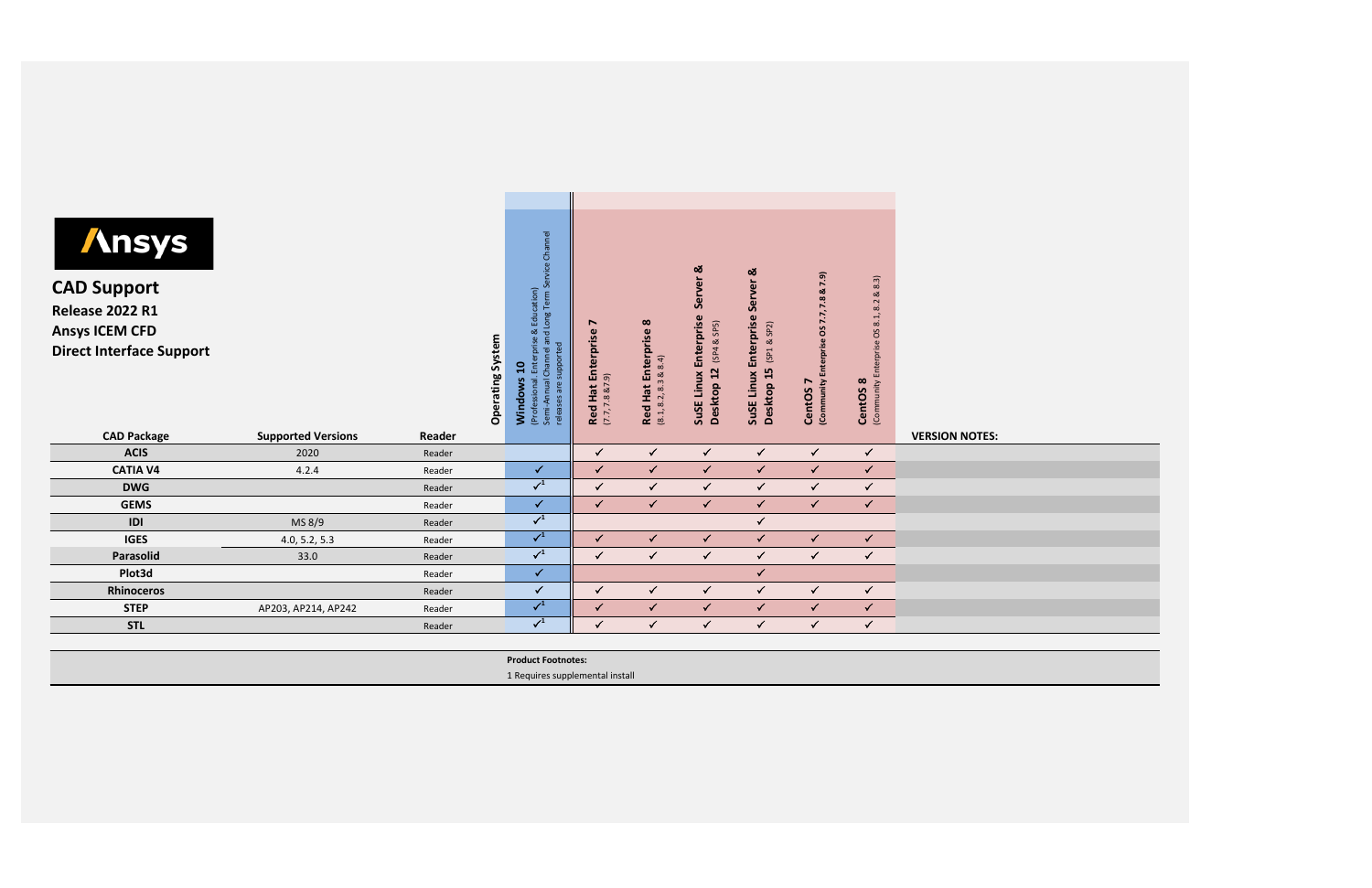| terprise OS 7.7,<br>8.1,<br>Enterprise<br>Enterprise<br><b>Release 2022 R1</b><br><b>Red Hat Enterprise 8</b><br>r<br>SP5)<br>SP2)<br>SO<br>Enterprise<br>System<br><b>Optical (Speos for CAD Integration)</b><br>(SP4 &<br>ಷ<br>terprise<br>(SP1)<br>88.4)<br>$\overline{a}$<br>12<br>15<br>SuSE Linux<br>品<br>SuSE Linux<br>(7.7, 7.8 & 7.9)<br>Operating<br>Windows<br>CentOS <sub>8</sub><br>(8.1, 8.2, 8.3)<br>(Community<br>(Community<br>r<br><b>Desktop</b><br>Desktop<br><b>Red Hat</b><br>CentOS |                                         |
|------------------------------------------------------------------------------------------------------------------------------------------------------------------------------------------------------------------------------------------------------------------------------------------------------------------------------------------------------------------------------------------------------------------------------------------------------------------------------------------------------------|-----------------------------------------|
| <b>Ansys Speos for:</b><br><b>Supported Versions</b><br><b>Supported Service Packs:</b>                                                                                                                                                                                                                                                                                                                                                                                                                    |                                         |
| $\checkmark$<br>8.0                                                                                                                                                                                                                                                                                                                                                                                                                                                                                        | Up to 8.0.1.0 as service pack supported |
| $\checkmark$<br><b>Creo Parametric</b><br>7.0                                                                                                                                                                                                                                                                                                                                                                                                                                                              | Up to 7.0.5.0 as service pack supported |
| $\checkmark$<br>6.0                                                                                                                                                                                                                                                                                                                                                                                                                                                                                        | Up to 6.0.6.0 as service pack supported |
| $2034^2$                                                                                                                                                                                                                                                                                                                                                                                                                                                                                                   |                                         |
| $\checkmark$<br>1980<br>Up to 1988 as service pack supported<br>NX <sup>1</sup>                                                                                                                                                                                                                                                                                                                                                                                                                            |                                         |
| $\checkmark$<br>1953 <sup>3</sup>                                                                                                                                                                                                                                                                                                                                                                                                                                                                          | NX 1973.3400 as a service pack suppor   |
| $\checkmark$<br>1926 <sup>4</sup>                                                                                                                                                                                                                                                                                                                                                                                                                                                                          | NX 1946.4040 as a service pack support  |

## **Package and Version Footnotes:**

1 Compatible with monthly NX service packs as available at the time of the release.

2 Supported as of Ansys 2023 R1

3 Unsupported as of Ansys 2023 R1

4 Unsupported as of Ansys 2022 R2

pack supported

e pack supported

e pack supported